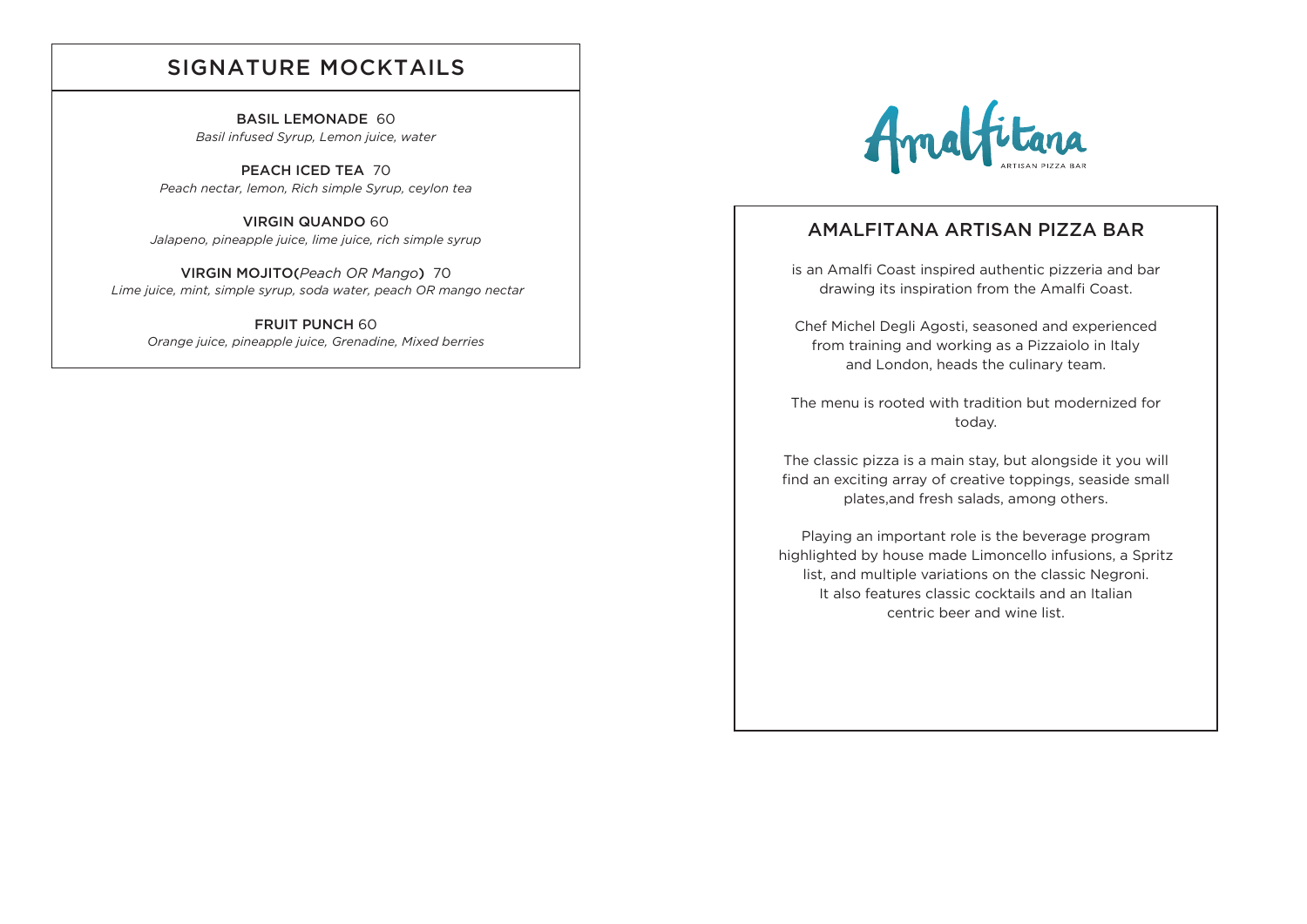## ARTISAN PIZZAS

200

190

200

190

250

190

200

190

180

| <b>MARGHERITA</b><br>Tomato, Mozzarella                                                                                           | 150 | <b>SALSICCIA E PORCINI</b><br>Tomato, Mozzarella, Sausage,<br>Porcini Mushrooms                             |
|-----------------------------------------------------------------------------------------------------------------------------------|-----|-------------------------------------------------------------------------------------------------------------|
| <b>PEPPERONI</b><br>Tomato, Mozzarella, Pepperoni                                                                                 | 180 | <b>REGINA</b><br>Tomato, Mozzarella,                                                                        |
| <b>FIORENTINA</b><br>Tomato, Mozzarella, Spinach,                                                                                 | 190 | Ham, Artichokes,<br>Parmesan, Oregano                                                                       |
| Poached Egg, Parmesan, Garlic<br><b>VEGETARIAN</b><br>Pesto, Mozzarella, Spinach,<br>Pine Nuts, Bell Peppers, Red Onion,          | 200 | <b>CALZONE</b> (folded pizza)<br>Tomato, Mozzarella, Ham,<br>Mushrooms, Parmesan,<br><b>Mixed Leaves</b>    |
| Olives, Mushroom, Cherry Tomato<br><b>PRIMAVERA</b><br>Mozzarella, Tomato Bruschetta,<br>Parma Ham, Rocket, Parmesan              | 210 | <b>RUSTICA</b><br>Tomato, Mozzarella,<br>Mushrooms, Eggplant,<br>Zucchini, Bell Peppers, Garlic             |
| <b>QUATTRO FORMAGGI</b><br>Tomato, Mozzarella, Gorgonzola,<br>Taleggio, Scamorza, Parmesan                                        | 200 | <b>STRACCIATELLA</b><br>Tomato, 'Nduja, Stracciatella,<br><b>Fresh Basil Leaves</b>                         |
| <b>ITALIA</b><br>Tomato, Mozzarella, Bufala<br>Mozzarella, Olive Oil, Oregano                                                     | 190 | <b>PROSCIUTTO E FUNGHI</b><br>Tomato, Mozzarella,<br>Cooked Ham, Mushrooms                                  |
| PARMA HAM<br>Tomato, Mozzarella, Parma Ham                                                                                        | 190 | <b>CAPRICCIOSA</b><br>Tomato, Mozzarella, Ham,<br>Mushrooms, Olives,<br>Artichokes, Anchovies               |
| <b>AMALFITANA</b><br>Tomato, Mozzarella,<br>Bufala Mozzarella, Cherry Tomatoes,<br>Porcini Mushrooms. Parma Ham.<br>Rocket Leaves | 250 | <b>CARBONARA</b><br>Tomato, Mozzarella, Pork Cheek,<br>Pecorino, Parmesan, Whisked Egg<br><b>PROSCIUTTO</b> |
| <b>NAPOLI</b><br>Tomato, Mozzarella, Anchovies,<br>Capers, Black Olives, Oregano                                                  | 190 | Tomato, Mozzarella, Cooked Ham                                                                              |

| <b>WATER</b>                                                                                             |                             | <b>SOFT DRINKS</b>                                                                 |                                  |
|----------------------------------------------------------------------------------------------------------|-----------------------------|------------------------------------------------------------------------------------|----------------------------------|
| Acqua Panna Still (750ml)<br>San Pellegrino<br>Sparkling (750ml)<br>Young Coconut<br><b>FRESH JUICES</b> | 70<br>70<br>50              | Coke<br>Coke Zero<br>Sprite<br>Ginger Ale<br><b>Tonic Water</b><br>Soda            | 40<br>40<br>40<br>40<br>40<br>40 |
| Orange Juice<br>Pineapple Juice                                                                          | 60<br>60                    | Fever Tree Ginger Beer (200ml) 60<br>Fresh Lime Soda                               | 60                               |
| Apple Juice<br>Watermelon Juice                                                                          | 60<br>60                    | <b>CAFE</b>                                                                        |                                  |
| <b>JUICES</b>                                                                                            |                             | Long Black<br>Espresso<br>Cappuccino                                               | 35<br>35<br>40                   |
| Tomato Juice<br>Cranberry Juice                                                                          | 40<br>40                    | Latte<br>Flat White<br>Mocha                                                       | 40<br>40<br>40                   |
| <b>CLASSIC MOCKTAILS</b>                                                                                 |                             | Macchiato<br><b>Iced Coffee</b>                                                    | 40<br>35                         |
| Virgin Mojito<br>Shirley Temple                                                                          | 60<br>70                    | <b>Hot Chocolate</b>                                                               | 50                               |
| Virgin Mary                                                                                              | 60                          | <b>TEA</b>                                                                         |                                  |
|                                                                                                          |                             | English Breakfast<br><b>Strong Earl Grey</b><br>Lemon & Ginger<br>Green Tea & Mint | 50<br>50<br>50                   |
| <b>MILKSHAKES</b>                                                                                        |                             | Chamomile                                                                          | 50<br>50                         |
| Vanilla<br>Strawberry<br>Chocolate<br>Pistachio<br>Oreo Milkshake                                        | 80<br>80<br>80<br>80<br>100 | Iced Tea                                                                           | 35                               |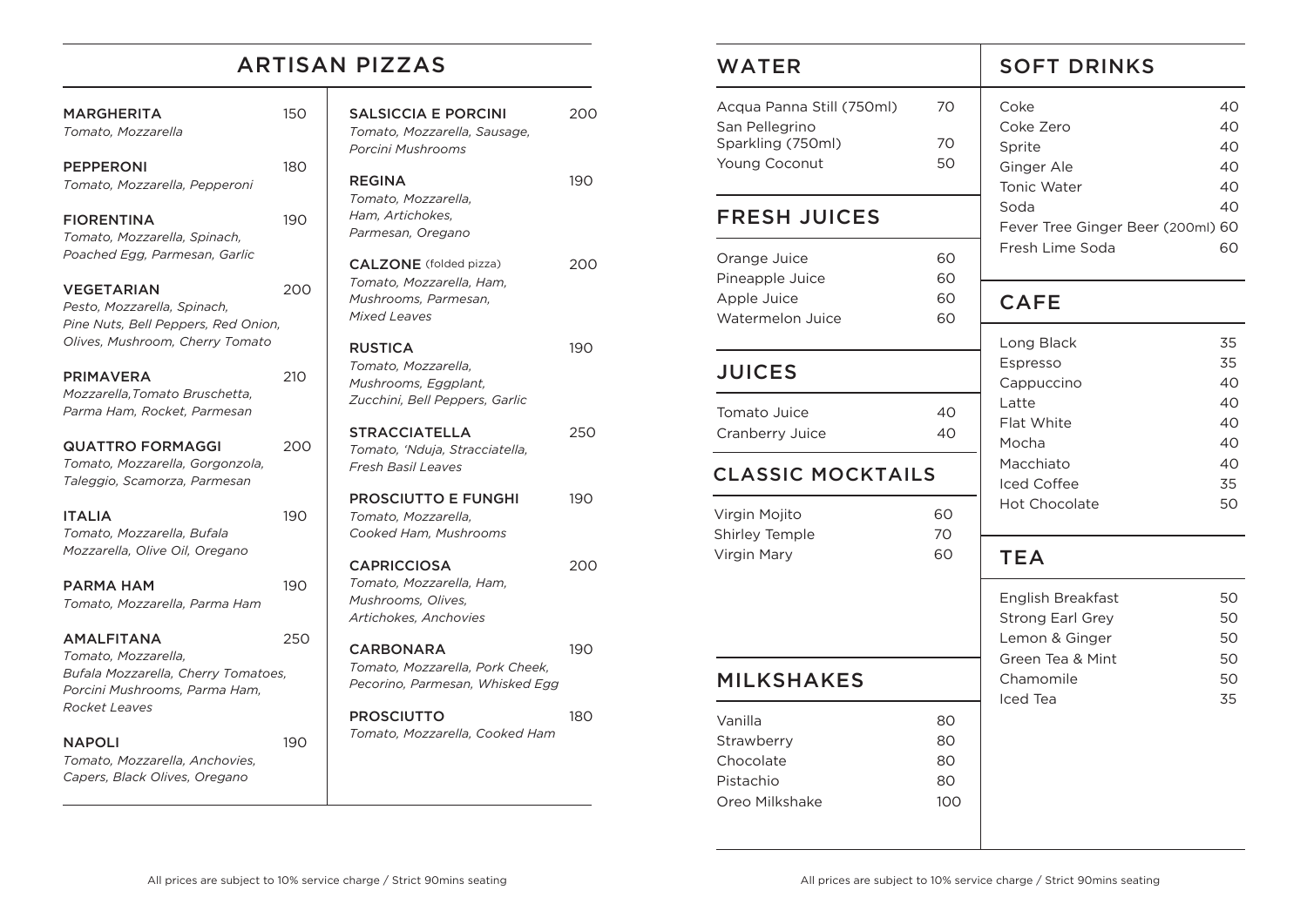# TEQUILA / MEZCAL Jose Cuervo Silver 80 Jose Cuervo Gold 90 Jose Cuervo tradicional 110 Avion Espresso 120 Mina Real Mezcal 120 Casamigos Blanco 16 VODKA Svedka 80 Grey Goose 120 Absolut Elyx 120 Beluga 160 RUM SPIRITS

| Flor de Cana 4 year rum seco 80 |                 |
|---------------------------------|-----------------|
| <b>Plantation Dark</b>          | 10 O            |
| <b>Plantation Pineapple</b>     | 110             |
| Appleton V/X                    | 130             |
| Flor De Caña 5yrs               | 11 <sub>O</sub> |
| Flor De Caña 12yrs              | 160             |

|                | <b>GIN</b>                |     |
|----------------|---------------------------|-----|
|                | Greenall's                | 80  |
| )              | Bombay                    | 90  |
| $\mathcal{C}$  | Hendrick's                | 120 |
| C              | Monkey 47                 | 180 |
| C              | Sipsmith                  | 160 |
| $\circ$        |                           |     |
|                | <b>WHISKEY - AMERICAN</b> |     |
|                | Jack Daniel's             | 100 |
|                | <b>Bulleit Rye</b>        | 110 |
| C              | Wild Turkey 81            | 100 |
| C              | Woodford                  | 140 |
| O              | Jim Beam                  | 90  |
|                | <b>WHISKY - OTHERS</b>    |     |
|                | Ballantine's              | 80  |
|                | <b>Black Label</b>        | 100 |
| 0              | Macallan 12yrs            | 140 |
| $\mathfrak{z}$ | Chivas 18yrs              | 180 |
| C              | Jameson                   | 90  |
| $\mathcal{E}$  |                           |     |
| O              | <b>COGNAC</b>             |     |
|                | <b>Hennesey VSOP</b>      | 140 |
|                |                           |     |
|                |                           |     |
|                |                           |     |
|                |                           |     |
|                |                           |     |

### BAMBINO PIZZAS

FOR KIDS ONLY *Plastic cutlery available upon request*

BABY MARGHERITA 75 *Tomato, Mozzarella*

BABY PEPPERONI 90 *Tomato, Mozzarella, Pepperoni*

BABY PROSCIUTTO FUNGHI 90 *Tomato, Mozzarella, Cooked Ham, Mushrooms*

> BABY OLIVA 80 *Tomato, Mozzarella, Black Olives*

BABY PROSCIUTTO 85 *Tomato, Mozzarella, Cooked Ham*

### FRESH SALADS

MIXED GREENS 100 *Mixed Leaves, Tomato, Cucumber, Carrot, Onion, Dough Balls, Lemon Vinaigrette*

QUINOA 110 *Bell Pepper, Zucchini, Celery, Pomegranate, Quinoa, Mixed Leaves, Balsamic Vinaigrette*

BARLEY SALAD 120 *Spelt, Pine Nuts, Cherry Tomato, Sundried Tomato, Onion, Mixed Leaves, Pesto*

KALE CAESAR 120 *Asparagus, Watermelon Radish, Parmesan Cheese*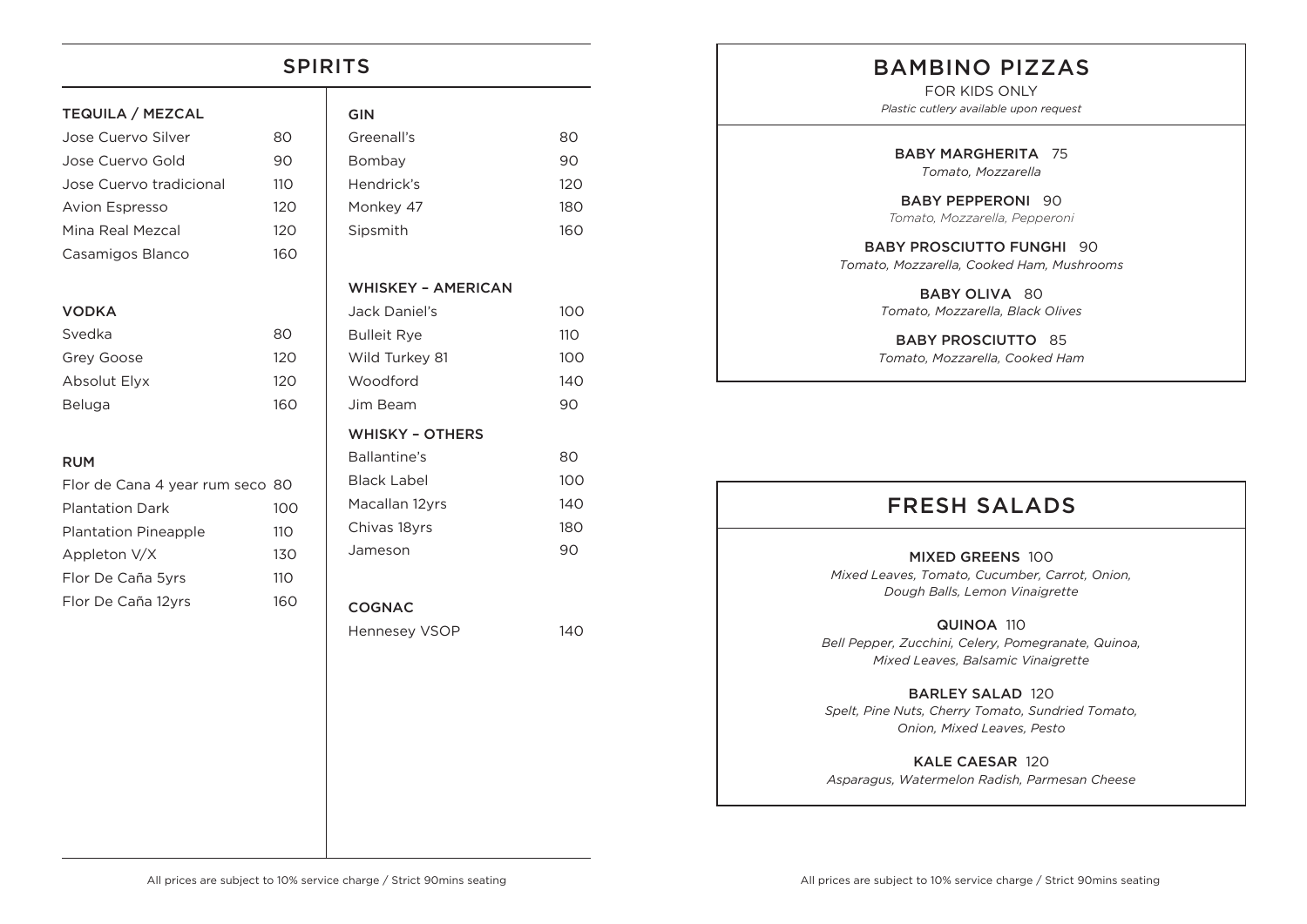## ANTIPASTI

| <b>MIXED OLIVES</b>                                                                             | 50             | <b>BEEF CARPACCIO</b>                                                                 | 130 <sub>15</sub>     |
|-------------------------------------------------------------------------------------------------|----------------|---------------------------------------------------------------------------------------|-----------------------|
| <b>GARLIC BREAD</b><br>Plain                                                                    | 50             | Rocket, Pear, Walnut,<br>Pecorino Romano                                              |                       |
| Tomato<br>Pesto<br>Cheese                                                                       | 60<br>60<br>65 | <b>BURRATA</b><br>Fresh Tomato, Rocket Salad,<br>Fresh Burrata                        | 150                   |
| <b>FOCACCIA</b><br>Olive Oil, Oregano                                                           | 60             | <b>FORMAGGI PLATTER</b><br>Brie, Taleggio, Provolone,<br>Pecorino, Plain Garlic Bread | 220                   |
| <b>BATTUTA DI CARNE</b><br>Beef Tartare, Waffle Parmesan,<br><b>Mustard Mayonnaise Dressing</b> | 120            | <b>FRENCH FRIES</b>                                                                   | 60                    |
| <b>TRICOLORE</b><br>Diced Tomatoes, Avocado,<br><b>Bufala Mozzarella</b>                        | 130            | <b>BOCCONCINI</b><br>Dough Balls, Garlic,<br>Mozzarella, Oregano                      | 60                    |
| <b>EGGPLANT PARMIGIANA</b><br>Eggplant, Mozzarella,<br>Tomato Sauce,<br>Parmesan Cheese         | 120            | <b>COLD CUTS</b><br>PARMA HAM<br><b>SPECK</b><br><b>MORTADELLA</b><br><b>BRESAOLA</b> | 90<br>90<br>90<br>100 |
| <b>ZUCCHINI PARMIGIANA</b><br>Zucchini, Mozzarella, Pesto,<br>Besciamella, Parmesan             | 130            | Add Plain Garlic Bread                                                                | $+20$                 |

| <b>DOLCE</b>                                                           |    |                                                                        |    |
|------------------------------------------------------------------------|----|------------------------------------------------------------------------|----|
| <b>TIRAMISU</b><br>Lady Fingers, Mascarpone,<br><b>Espresso Coffee</b> | 90 | <b>GELATO</b><br>Chocolate, Coconut, Strawberry<br>Vanilla, Pistacchio | 50 |
| <b>AFFOGATO</b>                                                        | 70 | <b>LEMON SHERBET</b>                                                   | 80 |
| Espresso, Vanilla Gelato                                               |    | <b>COCONUT SHERBET</b>                                                 | 90 |
| <b>NUTELLA PIZZA</b><br>Nutella, Strawberries, Banana                  | 90 |                                                                        |    |

| <b>CLASSIC COCKTAILS</b>                                                                                                                                                                                                                                              |                                                                                        | <b>DIGESTIVO</b>                                                                                                                                                                                                                              |                                                                        |
|-----------------------------------------------------------------------------------------------------------------------------------------------------------------------------------------------------------------------------------------------------------------------|----------------------------------------------------------------------------------------|-----------------------------------------------------------------------------------------------------------------------------------------------------------------------------------------------------------------------------------------------|------------------------------------------------------------------------|
| <b>MOJITO</b><br><b>MOSCOW MULE</b><br><b>CAIPIRINHA</b><br><b>BLOODY MARY</b><br><b>MARGARITA</b><br>PINA COLADA<br><b>OLD FASHIONED</b><br><b>NEGRONI</b><br><b>FRENCH 75</b><br><b>WHISKEY SOUR</b><br><b>ESPRESSO MARTINI</b><br><b>DAIQUIRI</b><br><b>MIMOSA</b> | 100<br>110<br>120<br>110<br>100<br>120<br>120<br>110<br>100<br>110<br>120<br>90<br>110 | <b>HOMEMADE LIMONCELLO</b><br>Regolare<br><b>LIQUEURS</b><br>Grappa<br>Frangelico<br>Maraschino<br>Ricard<br>Lillet Blanc<br>Pernod Absinthe<br><b>AMARO</b><br>Averna<br>Montenegro<br><b>Fernet Branca</b><br><b>Branca Menta</b><br>Nocino | 70<br>80<br>80<br>80<br>90<br>80<br>110<br>90<br>80<br>80<br>80<br>120 |
|                                                                                                                                                                                                                                                                       |                                                                                        | <b>PITCHERS</b><br>Serves 4-5<br><b>APEROL SPRITZ 450</b><br>Aperol, Prosecco, Soda<br><b>AMALFI SANGRIA 550</b><br>London Dry Gin, Rosso Vermouth,                                                                                           |                                                                        |

*Red OR White wine*

MARGARITA 580 *Lime juice, Triple sec, tequila blanco*

MOJITO 480 *White rum, Lime juice, simple syrup, soda water*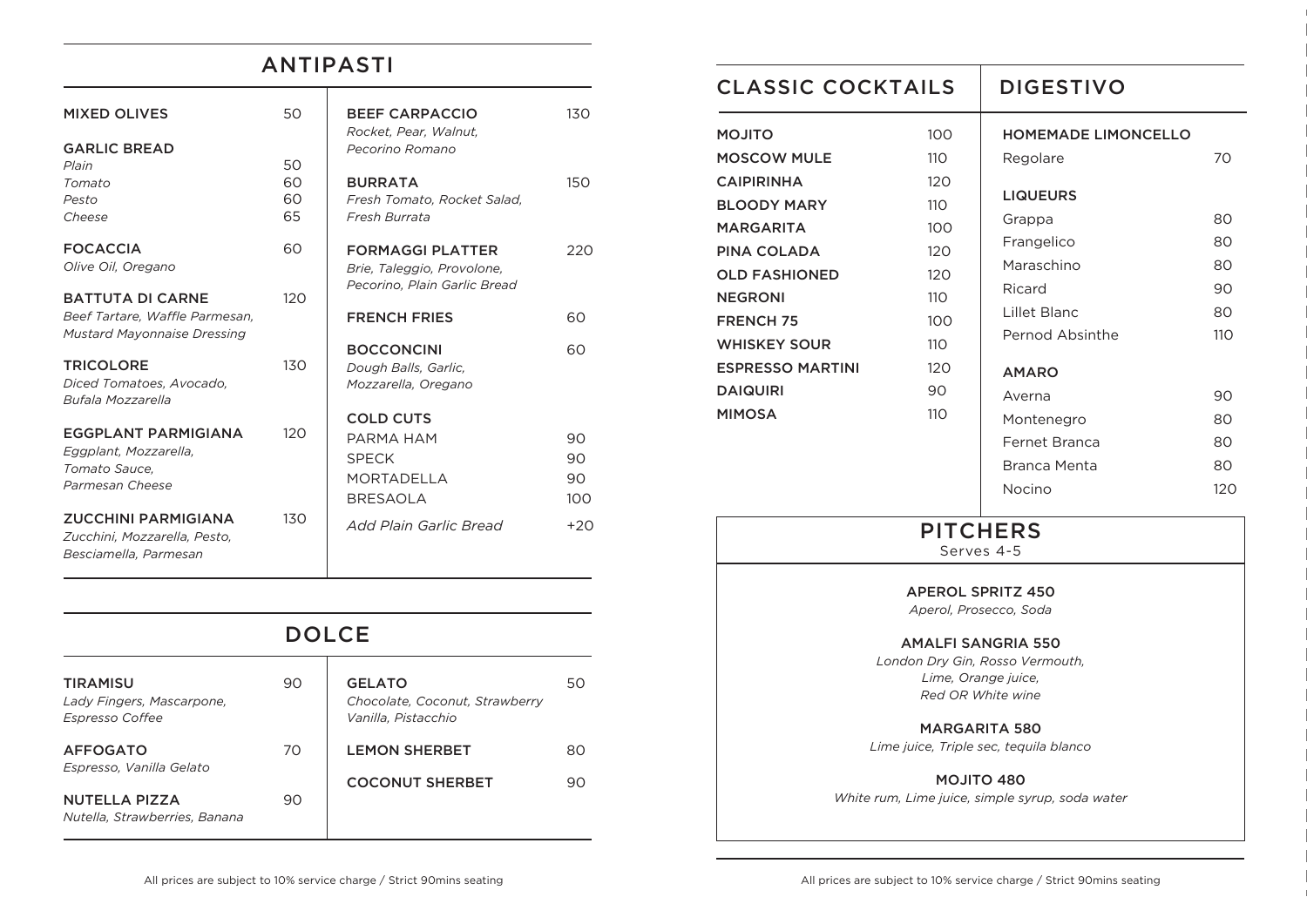#### BIRRA

| <b>PERONI</b> (Draught)             | 60 (half) 90 (pint) |    |
|-------------------------------------|---------------------|----|
| HK YAU PALE ALE DRAUGHT (Draught)   | 60 (half) 90 (pint) |    |
| HK YAU TANGERINE IPA (330ml bottle) |                     | 70 |
| <b>PERONI</b> (330ml bottle)        |                     | 60 |

# SIGNATURE COCKTAILS

LA PALOMA 110 *Tequila blanco, Mezcal, Grapefruit Juice Lime, Soda water, Tajin Spice rub*

> WINE COOLER 110 *Lillet Blanc, Lemon, Basil, Gin*

AMARO HIGHBALL 110 *Amaro Montenegro , Regans Orange bitter, Tonic water*

> AL FRESCO 120 *London Dry Gin, Aperol, Grapefruit Juice, Prosecco, Soda*

CLASSICO 90 *Aperol, Prosecco, Soda*

QUANDO 110 *Jalapeno-Pineapple Infused Tequilla, Triple Sec, Peychaud's Bitter, Fresh Pineapple Juice, Lime*

AMALFI SANGRIA 110 *London Dry Gin, Rosso Vermouth, Lime, Orange juice, Red OR White wine*

> BREZZA MARINA 110 *Vodka, Mancino Bianco, Cucumber, Mint, Prosecco*

PIRLO 100 *Campari, Prosecco, Soda*

### VINO & BEVANDE